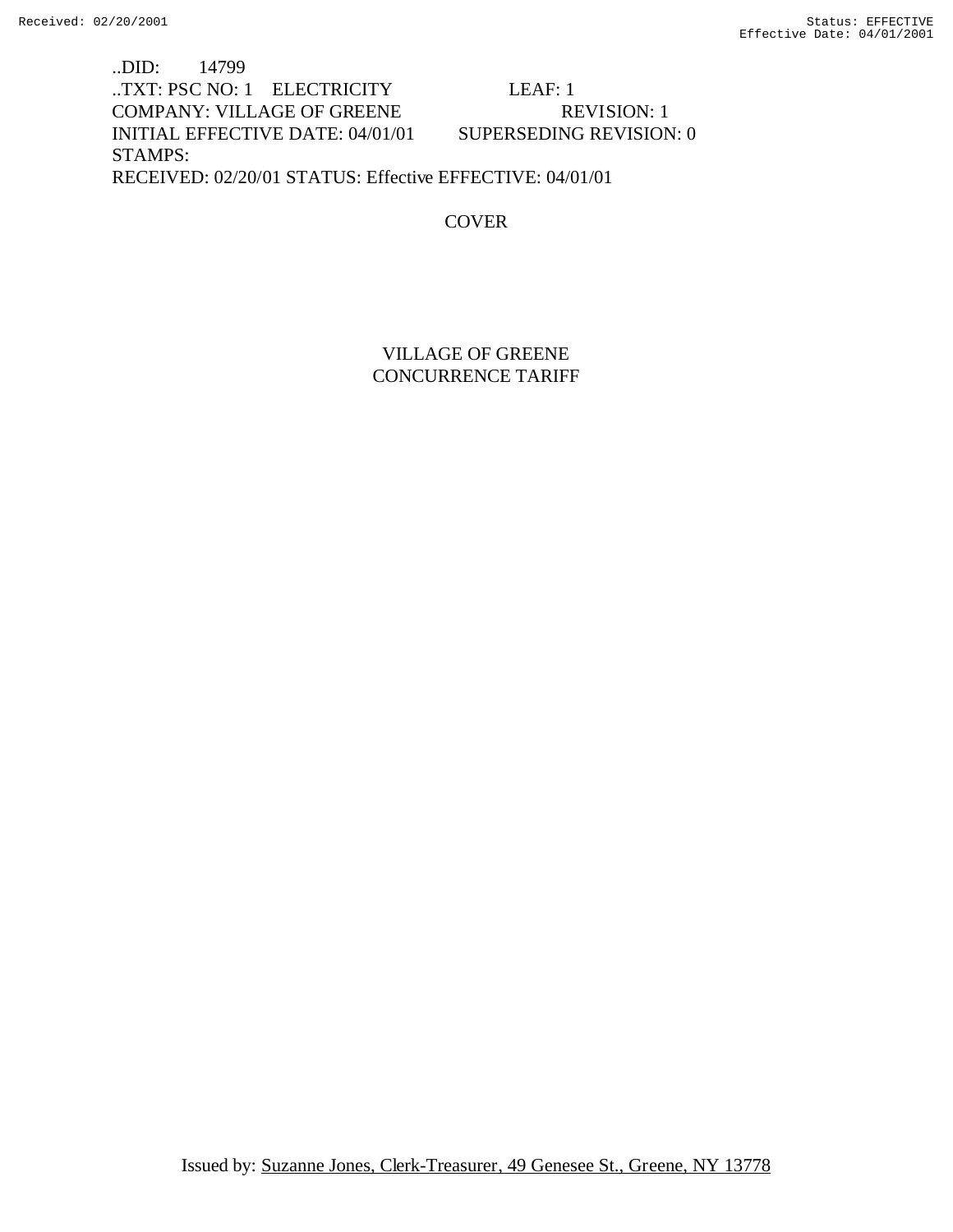PSC NO: 1 ELECTRICITY LEAF: 2 COMPANY: VILLAGE OF GREENE REVISION: 6 INITIAL EFFECTIVE DATE: 12/9/19 SUPERSEDING REVISION: 5 Issued in compliance with Order in Case 16-M-0330 dated 11/18/2019

#### TABLE OF CONTENTS

LEAF # I. GENERAL INFORMATION A. CONCURRENCE 3 B. TERRITORY TO WHICH SCHEDULE APPLIES 3 II. SERVICE CLASSIFICATION NO. 1 4 Residential III. SERVICE CLASSIFICATION NO. 2 7 General Service - Non-demand Metered IV. SERVICE CLASSIFICATION NO. 3 9 General Service - Demand Metered V. SERVICE CLASSIFICATION NO. 4 12 Private Outdoor Lighting VI. SERVICE CLASSIFICATION NO. 5 14 Large General Service VII. SERVICE CLASSIFICATION NO. 6 17 Street Lighting VIII. CHARGES A. RECONNECTION CHARGE 18 B. C. D. INSUFFICIENT FUNDS CHECK CHARGE EQUIPMENT RELOCATION SPECIAL INSTALLATION WORK 18 18 18 IX. PURCHASED POWER ADJUSTMENT CLAUSE 20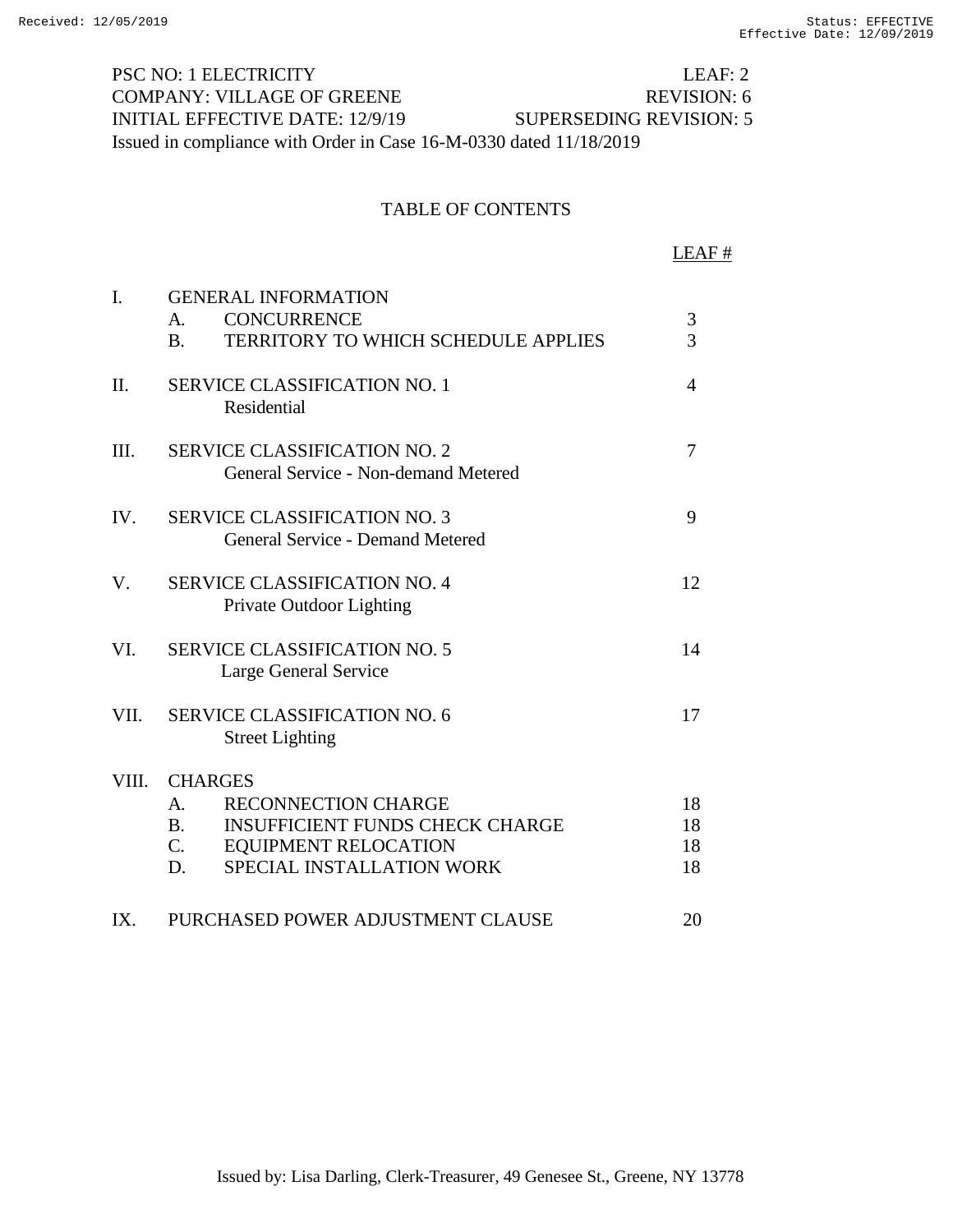# ..DID: 14802 ..TXT: PSC NO: 1 ELECTRICITY LEAF: 3 COMPANY: VILLAGE OF GREENE REVISION: 1 INITIAL EFFECTIVE DATE: 04/01/01 SUPERSEDING REVISION: 0 STAMPS: RECEIVED: 02/20/01 STATUS: Effective EFFECTIVE: 04/01/01

## GENERAL INFORMATION

## A. CONCURRENCE:

The Village of Greene concurs in and agrees to abide by the rules and regulations as set forth in the generic tariff filed by the New York Municipal Power Agency (NYMPA) in Case No. 97-E-1575.

#### B. TERRITORY TO WHICH SCHEDULE APPLIES:

These rates rules, and regulations are applicable to the Village/City of Greene and that portion of the Town of Greene served under franchises granted to the Village/City of Greene.

Territory to which Schedule applies: Incorporated Village of Greene and extending southerly from the southern limits of the Village on South Chenango Street about one fourth mile to and including the premises identified by tax map # 247.08-11-26.1 and extending southerly from the southern limits of the Village of Water Street about one eighth of a mile to and including the premises identified by tax map # 247.08-11-33, and extending northerly from the northern limits of the Village on Juliand Street about four miles to and including the premises identified by tax map # 238-1-11, northerly from the northern limits of the Village of North Chenango Street about one half mile to and including the premises identified by tax map # 237-1-14, and westerly from the western limits of the Village on Genesee Street to and including the premises identified by tax map # 236-2-16.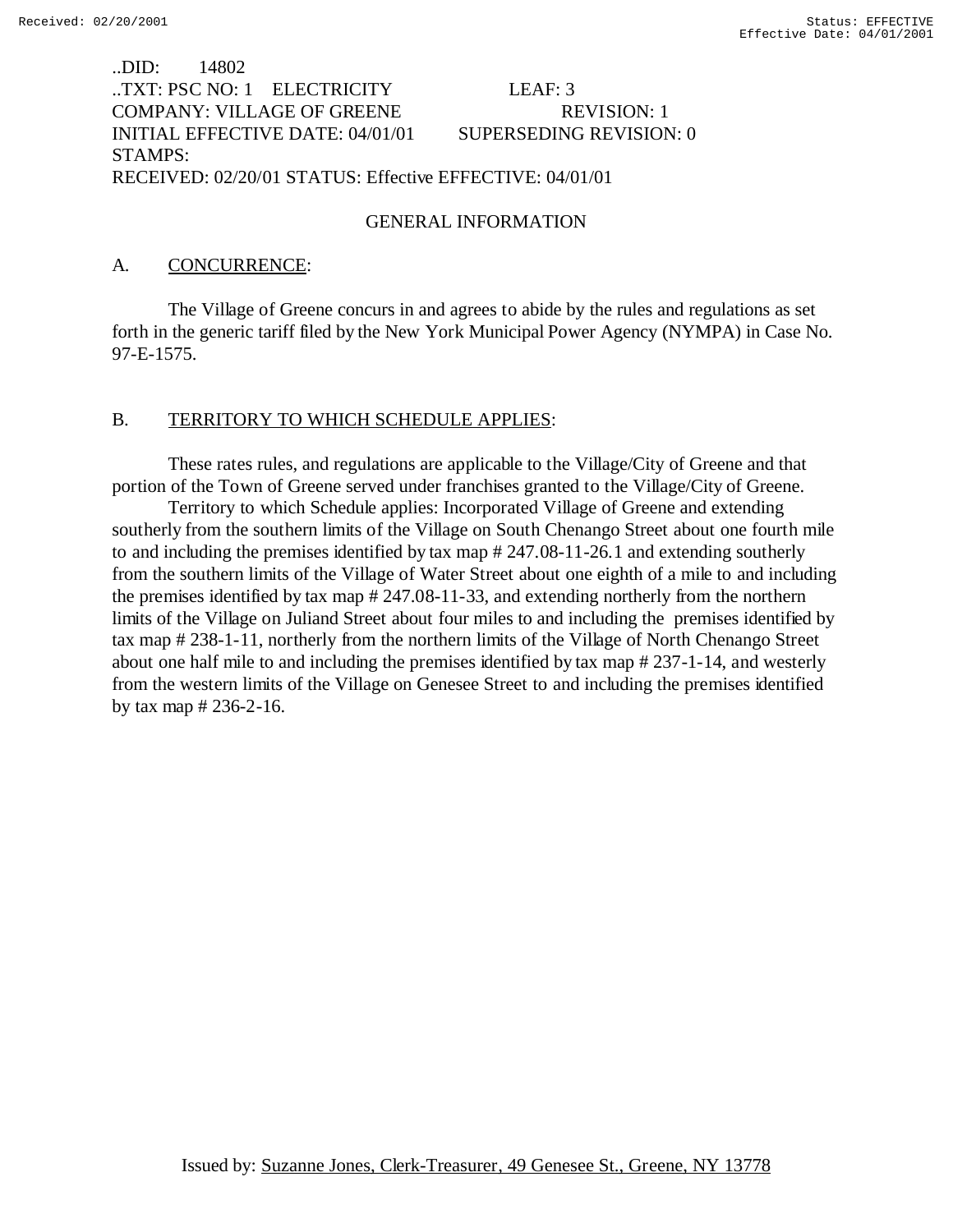# PSC NO: 1 ELECTRICITY LEAF: 4 COMPANY: VILLAGE OF GREENE A REVISION: 4 INITIAL EFFECTIVE DATE: 03/01/08 SUPERSEDING REVISION: 3 Issued in compliance with order in Case #07-E-0486 dated 02/14/2008

# SERVICE CLASSIFICATION NO. 1 Residential

# APPLICABLE TO USE OF SERVICE FOR:

Single-phase residential purpose usage in an individual residence; in an individual flat or individual apartment in a multiple-family dwelling; for residential purposes in a rooming house where not more than four (4) rooms are available for rent; and for single phase farm service when supplied through the farm residence meter; use exclusively in connection with religious purposes by corporations or associations organized and conducted in good faith for religious purposes, and including the operation by such corporation or association of a school, not withstanding that secular subjects are taught at such school; for single-phase service exclusively in connection with a community residence as defined in subdivision 28, 28A or 28B of section 1.03 of the Mental Hygiene Law, provided that such residence is operated by a not-for-profit corporation and if supervisory staff is on site on a twenty-four hour per day basis that the residence provides living accommodations for fourteen or fewer residents; and use for any post or hall owned or leased by a not-for-profit organization that is a veterans organization.

## CHARACTER OF SERVICE:

Continuous, alternating current at approximately 60 Cycle, 120 volt, 2 wire or 120/240 volt, three wire single phase, depending upon the characteristics of the load and the circuits from which service is supplied.

# MONTHLY RATE:

| Rate     |
|----------|
| \$4.00   |
|          |
| \$0.0305 |
|          |
|          |
| \$0.0305 |
| \$0.0491 |
| \$0.0540 |
|          |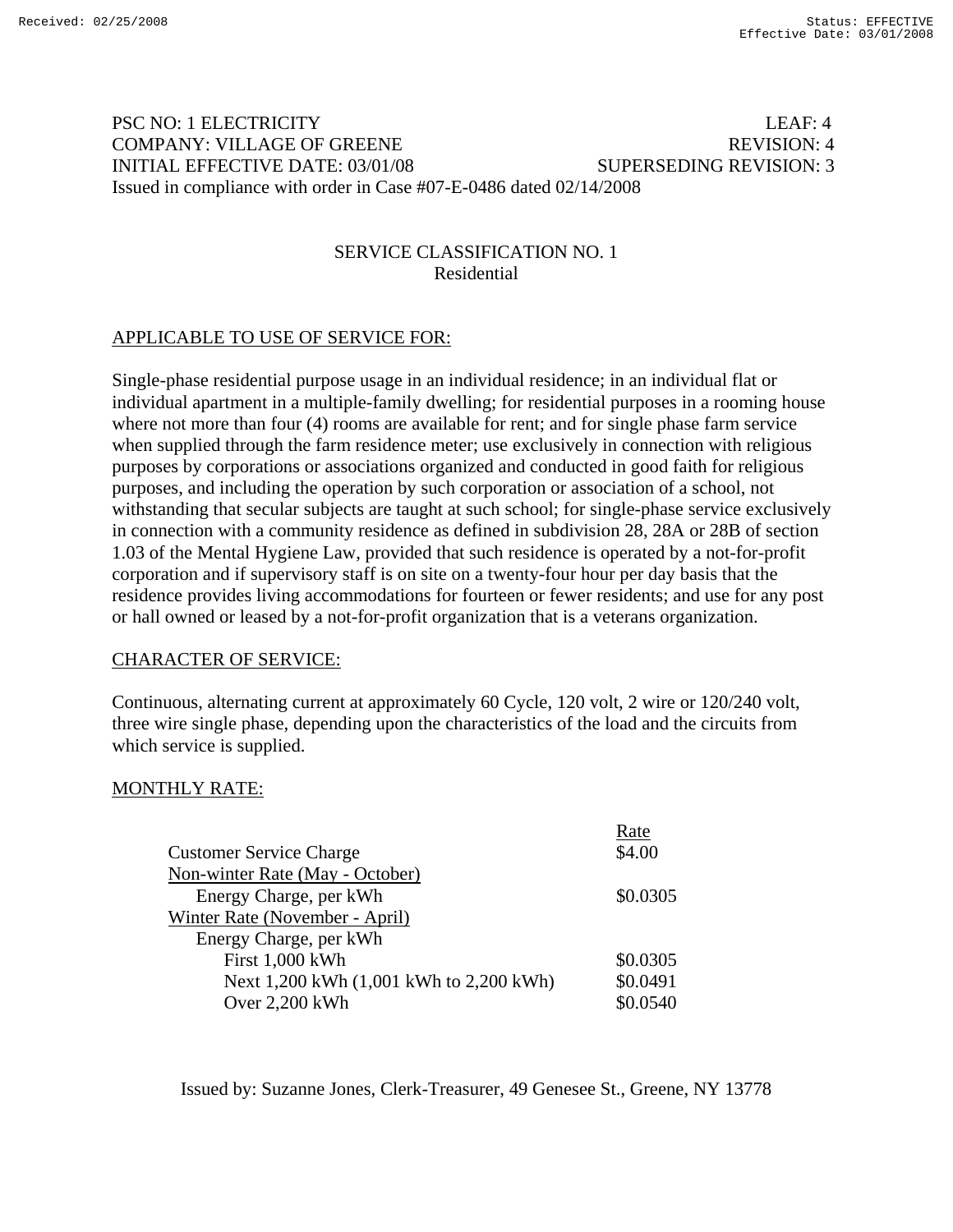# PSC NO: 1 ELECTRICITY LEAF: 5 COMPANY: VILLAGE OF GREENE And the second service of the REVISION: 4 INITIAL EFFECTIVE DATE: 03/01/08 SUPERSEDING REVISION:3 Issued in compliance with order in Case #07-E-0486 dated 02/14/2008

## SERVICE CLASSIFICATION NO. 1 (CONT'D) Residential

## MINIMUM CHARGE:

The minimum charge is the customer service charge.

## TERMS OF PAYMENT:

All bills are due when rendered. Full payment must be received on or before the date shown on the bill to avoid a late payment charge of 1.5% as provided in Rule VIII of the NYMPA generic tariff.

#### SPECIAL PROVISIONS:

Motors whose individual capacity exceed 5 H.P. will not be served under this service classification. If a portion of a residence is used for business or professional purposes, this classification will apply for the entire service only if the primary residential use, character and appearance of the premises is not changed, and further provided that the connected load of the portion used for business or professional purposes does not exceed 1500 watts. Otherwise the commercial rate will apply for the entire service unless the wiring is so arranged that each portion may be separately metered and billed at the appropriate rate.

## PURCHASED POWER ADJUSTMENT:

All kilowatt-hours sold under this service classification shall be subject to Purchased Power Adjustment Charges in accordance with Section IX of the Village of Greene Tariff and consistent with Rule IX of the NYMPA generic tariff.

## FACTOR OF ADJUSTMENT: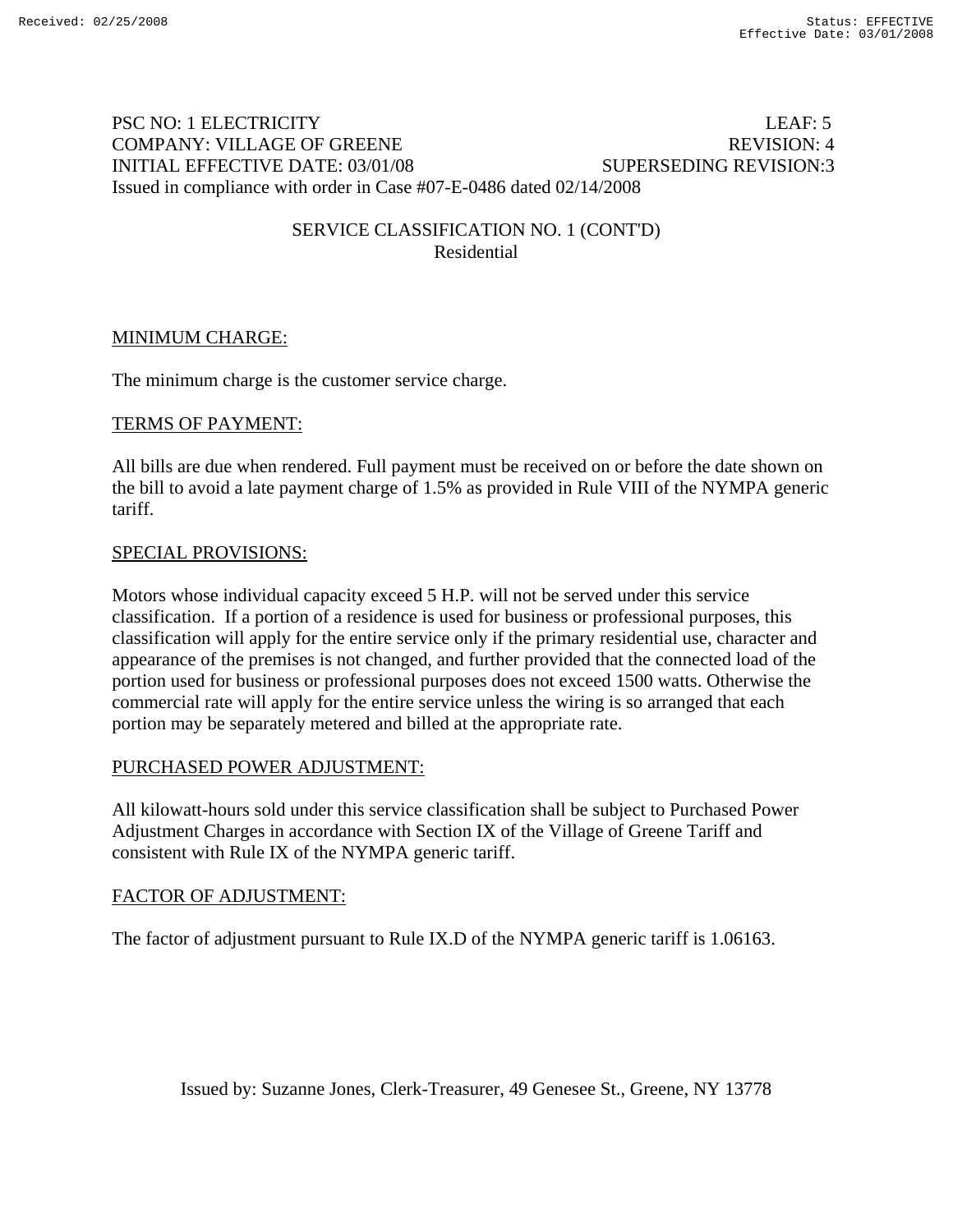# PSC NO: 1 ELECTRICITY LEAF: 6 COMPANY: VILLAGE OF GREENE REVISION: 4 INITIAL EFFECTIVE DATE: 03/01/08 SUPERSEDING REVISION: 3 Issued in compliance with order in Case #07-E-0486 dated 02/14/2008

# **RESERVED FOR FUTURE USE**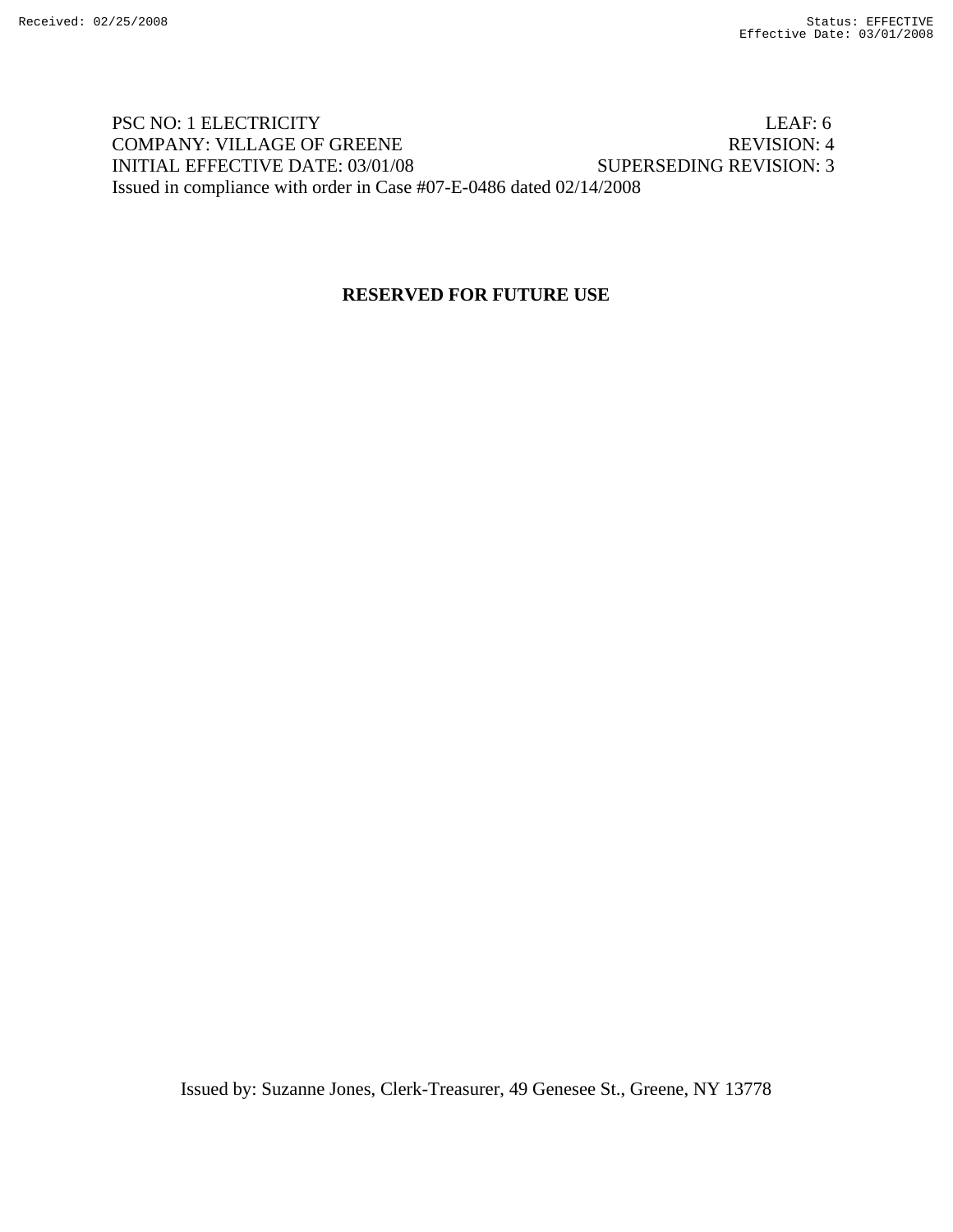# PSC NO: 1 ELECTRICITY LEAF: 7 COMPANY: VILLAGE OF GREENE REVISION: 5 INITIAL EFFECTIVE DATE: 03/01/08 SUPERSEDING REVISION: 4 Issued in compliance with order in Case #07-E-0486 dated 02/14/2008

## SERVICE CLASSIFICATION NO. 2 General Service - Non-demand Metered

# APPLICABLE TO USE OF SERVICE FOR:

Non-residential small light and power customers whose demand is not measured.

## CHARACTER OF SERVICE:

Continuous-Alternating Current at approximately 60 Cycle, 120 volt, 120/208 volt, 120/240 volt, 240 or 4160 volts; single or three phase. (Characteristics depend upon available circuits).

#### MONTHLY RATE:

|                                 | Rate     |
|---------------------------------|----------|
| <b>Customer Service Charge</b>  | \$6.00   |
| Non-winter Rate (May - October) |          |
| Energy Charge, per kWh          | \$0.0378 |
| Winter Rate (November - April)  |          |
| Energy Charge, per kWh          |          |
| <b>First 2,200 kWh</b>          | \$0.0453 |
| Over 2,200 kWh                  | \$0.0540 |

## MINIMUM CHARGE:

The minimum charge is the customer service charge.

## TERMS AND CONDITIONS:

This rate is available for total requirement customers with monthly kilowatt-hour usages of 6,000 kilowatt-hours or less per month. Customers exceeding 6,000 kilowatt-hours in any one month period shall be transferred to Service Classification No. 3 for a period of twelve months and shall be returned to Service Rate Classification No. 2 only if consumption is less than 6,000 kilowatthours and 20 kW of demand per month for each of the preceding twelve months.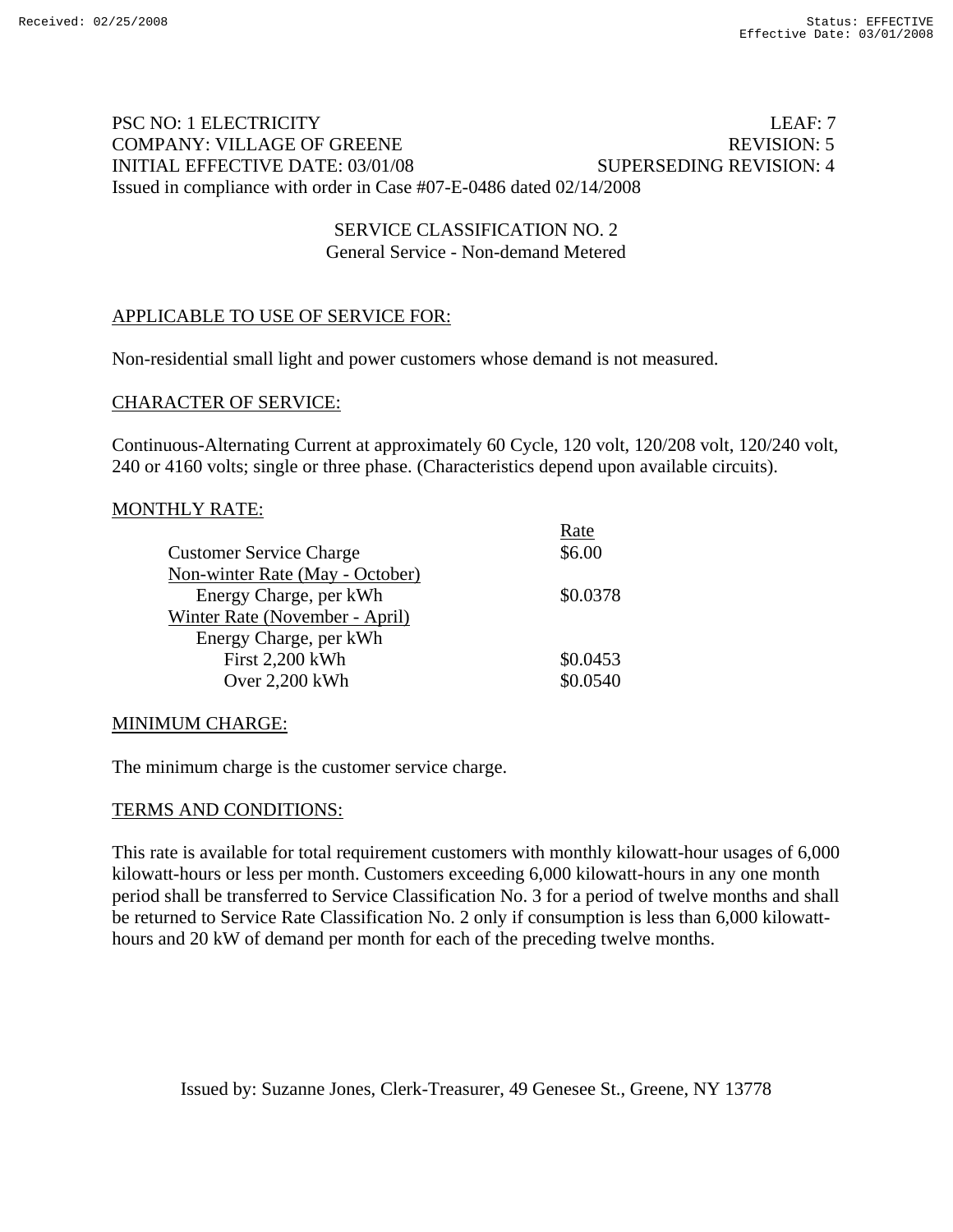# PSC NO: 1 ELECTRICITY LEAF: 8 COMPANY: VILLAGE OF GREENE A REVISION: 4 INITIAL EFFECTIVE DATE: 03/01/08 SUPERSEDING REVISION: 3 Issued in compliance with order in Case #07-E-0486 dated 02/14/2008

## SERVICE CLASSIFICATION NO. 2 (CONT'D) General Service - Non-demand Metered

# TERMS OF PAYMENT:

All bills are due when rendered. Full payment must be received on or before the date shown on the bill to avoid a late payment charge of 1.5% as provided in Rule VIII of the NYMPA generic tariff.

# PURCHASED POWER ADJUSTMENT:

All kilowatt-hours sold under this service classification shall be subject to Purchased Power Adjustment Charges in accordance with Section IX of the Village of Greene Tariff and consistent with Rule IX of the NYMPA generic tariff.

## FACTOR OF ADJUSTMENT:

The factor of adjustment pursuant to Rule IX.D of the NYMPA generic tariff is 1.06163.

## SPECIAL PROVISIONS:

A) Fluctuating Loads - A customer taking service for the operation of welders, X-ray machines or any other equipment having a highly fluctuating or large instantaneous demand which causes undue voltage disturbances on the circuit from which service is taken, thereby interfering with the service taken by other customers, shall install or pay for the necessary corrective equipment to avoid such interference with service to others or, failing to do so, shall pay in addition to the charge for service:

\$.55 per month per KVA of the nameplate rating of such equipment.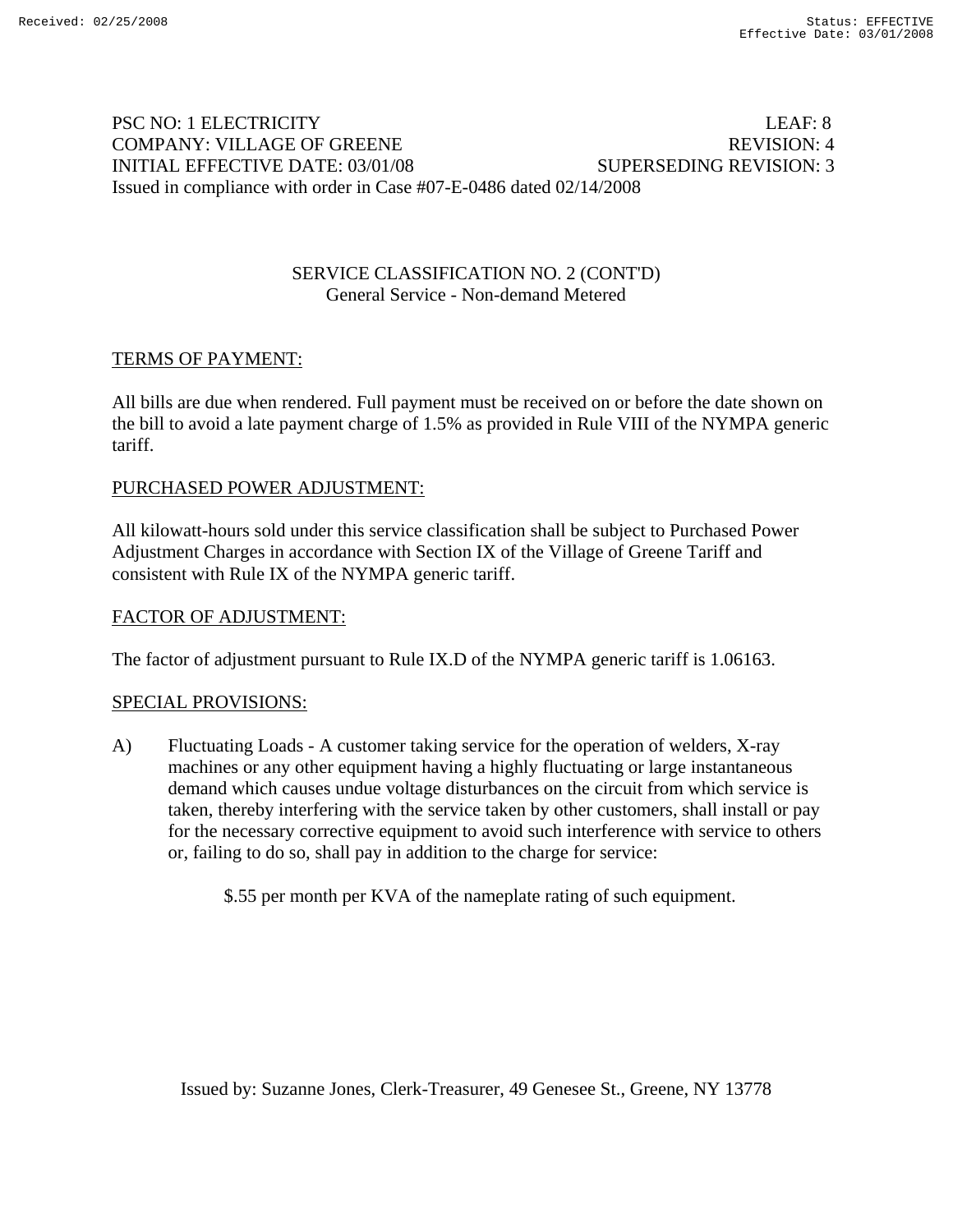# PSC NO: 1 ELECTRICITY LEAF: 9 COMPANY: VILLAGE OF GREENE REVISION: 4 INITIAL EFFECTIVE DATE: 03/01/08 SUPERSEDING REVISION: 3 Issued in compliance with order in Case #07-E-0486 dated 02/14/2008

## SERVICE CLASSIFICATION NO. 3 General Service - Demand Metered

# APPLICABLE TO USE OF SERVICE FOR:

Large light and power customers where demand is measured.

## CHARACTER OF SERVICE:

Continuous alternating current at approximately 60 cycle, 120 volts, 120/208 volt, 120/240 volt, 240 volts or 4160 volts; single or three phase. (Characteristics depend upon available circuits.)

## MONTHLY RATE:

|                        | Rate     |
|------------------------|----------|
| Demand Charge, per kW  | \$6.06   |
| Energy Charge, per kWh | \$0.0171 |

## MINIMUM CHARGE:

Minimum Charge is the demand charge for 20 kW.

# TERMS AND CONDITIONS:

Any commercial or industrial customer who uses 6,000 kWh of energy or 20 kW of demand in any one month. Eligibility shall be reviewed annually and if consumption falls below 6,000 kWh and 20 kW per month for the twelve preceding months, the customer may be transferred to Service Classification No. 2.

## DETERMINATION OF DEMAND:

The demand shall be that recorded by meter, based on the highest 15 minute integrated demand during the monthly period. The billing demand shall be the greater of the following:

A) The demand occurring during the month for which the charge is made.

B) Twenty (20) kilowatts.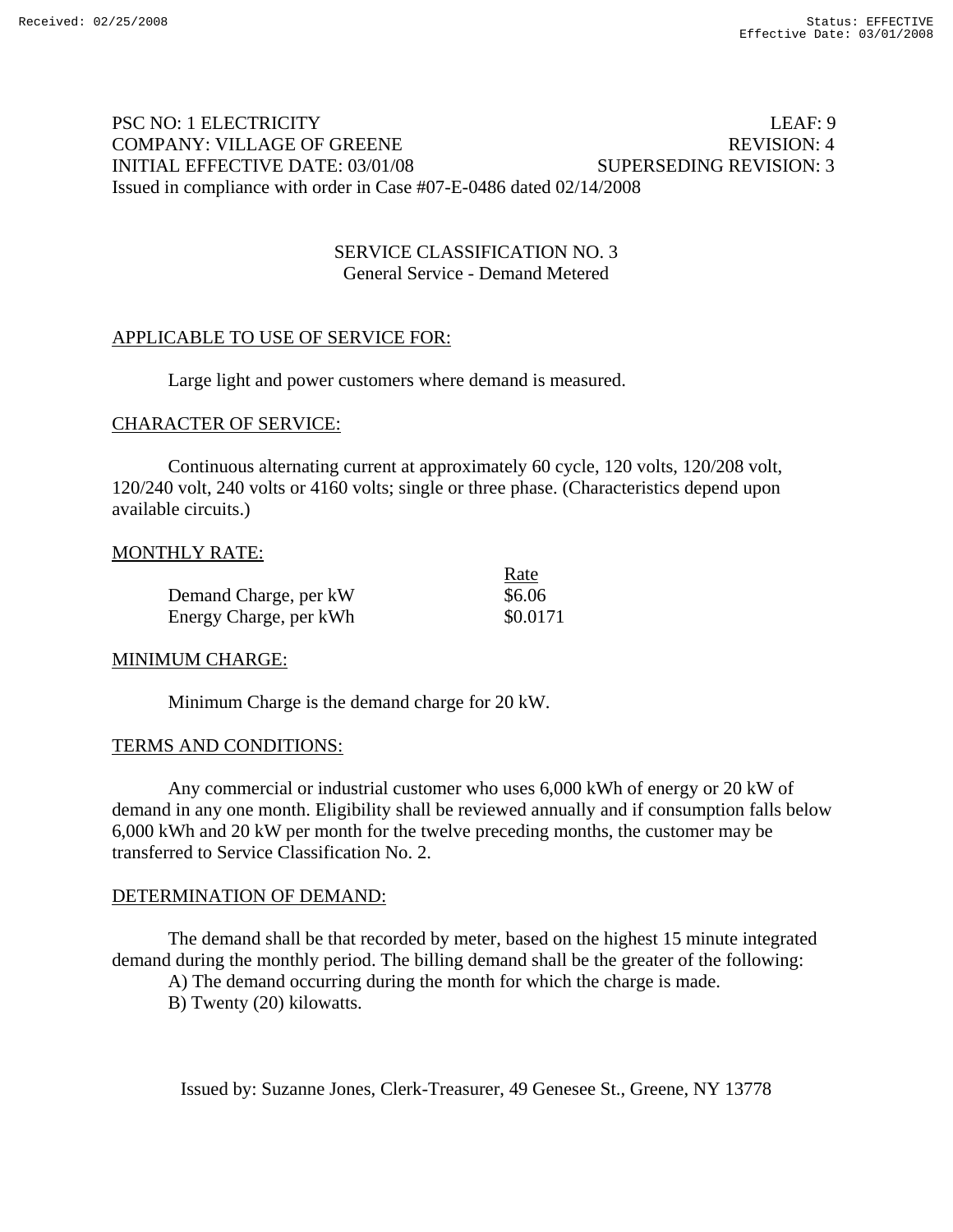# PSC NO: 1 ELECTRICITY LEAF: 10 COMPANY: VILLAGE OF GREENE REVISION: 4 INITIAL EFFECTIVE DATE: 03/01/08 SUPERSEDING REVISION: 3 Issued in compliance with order in Case #07-E-0486 dated 02/14/2008

## SERVICE CLASSIFICATION NO. 3 (CONT'D) General Service - Demand Metered

## TERMS OF PAYMENT:

All bills are due when rendered. Full payment must be received on or before the date shown on the bill to avoid a late payment charge of 1.5% as provided in Rule VIII of the NYMPA generic tariff.

## PURCHASED POWER ADJUSTMENT:

All kilowatt-hours sold under this service classification shall be subject to Purchased Power Adjustment Charges in accordance with Section IX of the Village of Greene Tariff and consistent with Rule IX of the NYMPA generic tariff.

#### FACTOR OF ADJUSTMENT: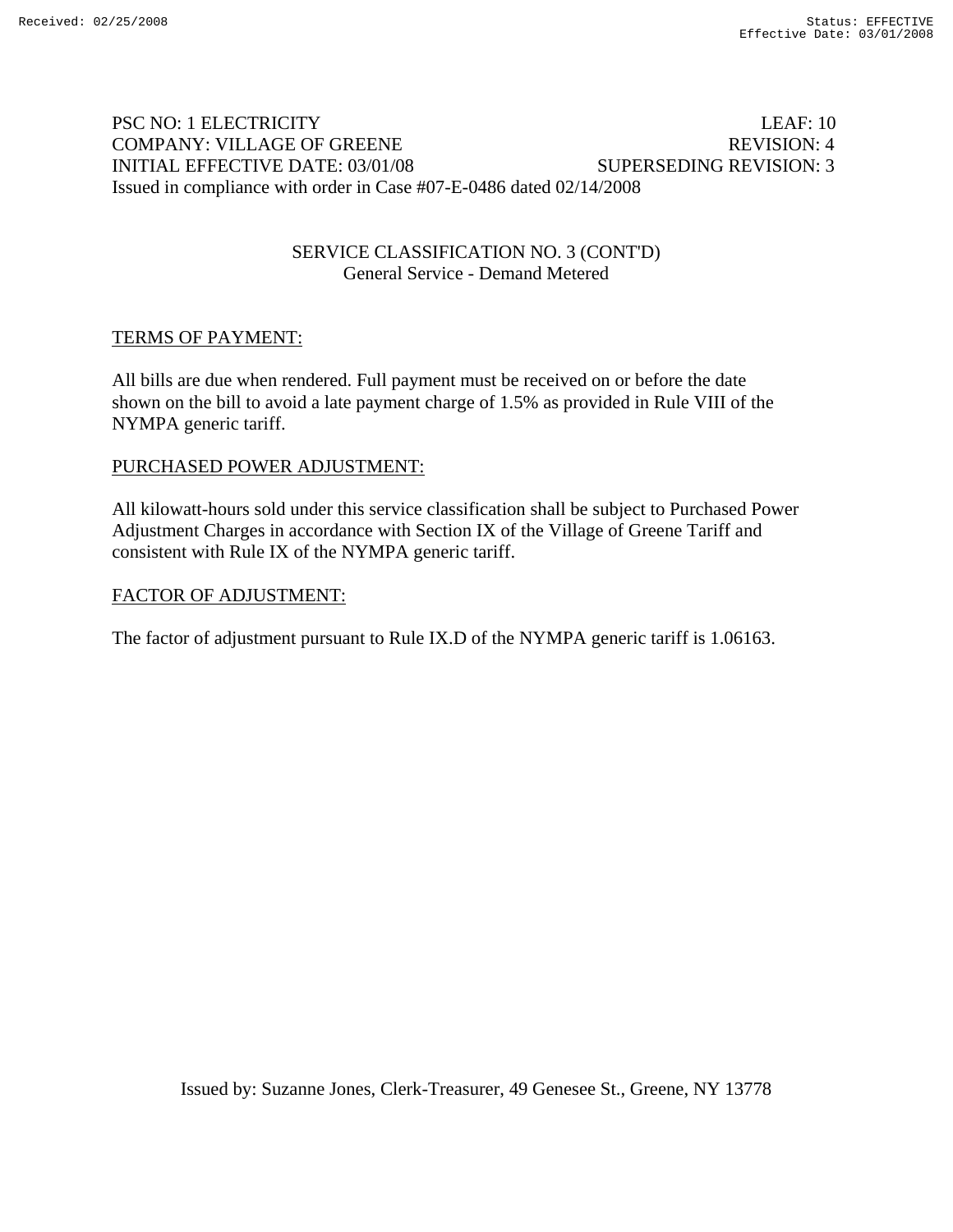..DID: 14811 ..TXT: PSC NO: 1 ELECTRICITY LEAF: 11 COMPANY: VILLAGE OF GREENE REVISION: 1 INITIAL EFFECTIVE DATE: 04/01/01 SUPERSEDING REVISION: 0 STAMPS: RECEIVED: 02/20/01 STATUS: Effective EFFECTIVE: 04/01/01

> SERVICE CLASSIFICATION NO. 3 (CONT'D) General Service - Demand Metered

## SPECIAL PROVISIONS:

- A. Fluctuating loads- A customer taking service for the operation of welders, X-ray machines or any other equipment having a highly fluctuating or large instantaneous demand which causes undue voltage disturbances on the circuit from which service is taken, thereby interfering with the service taken by other customers, shall install or pay for the necessary corrective equipment to avoid such interference with service to others or, failing to do so, shall pay in addition to the charge for services:
	- \$.55 per month per kVA of the nameplate rating of such equipment.
- B. Primary Service Where a customer's load requires a transformer installation in excess of 500 kVA, primary service at 4,160 volts will be supplied and the customer will be required to furnish and maintain the necessary substation and purchase energy at such primary voltage.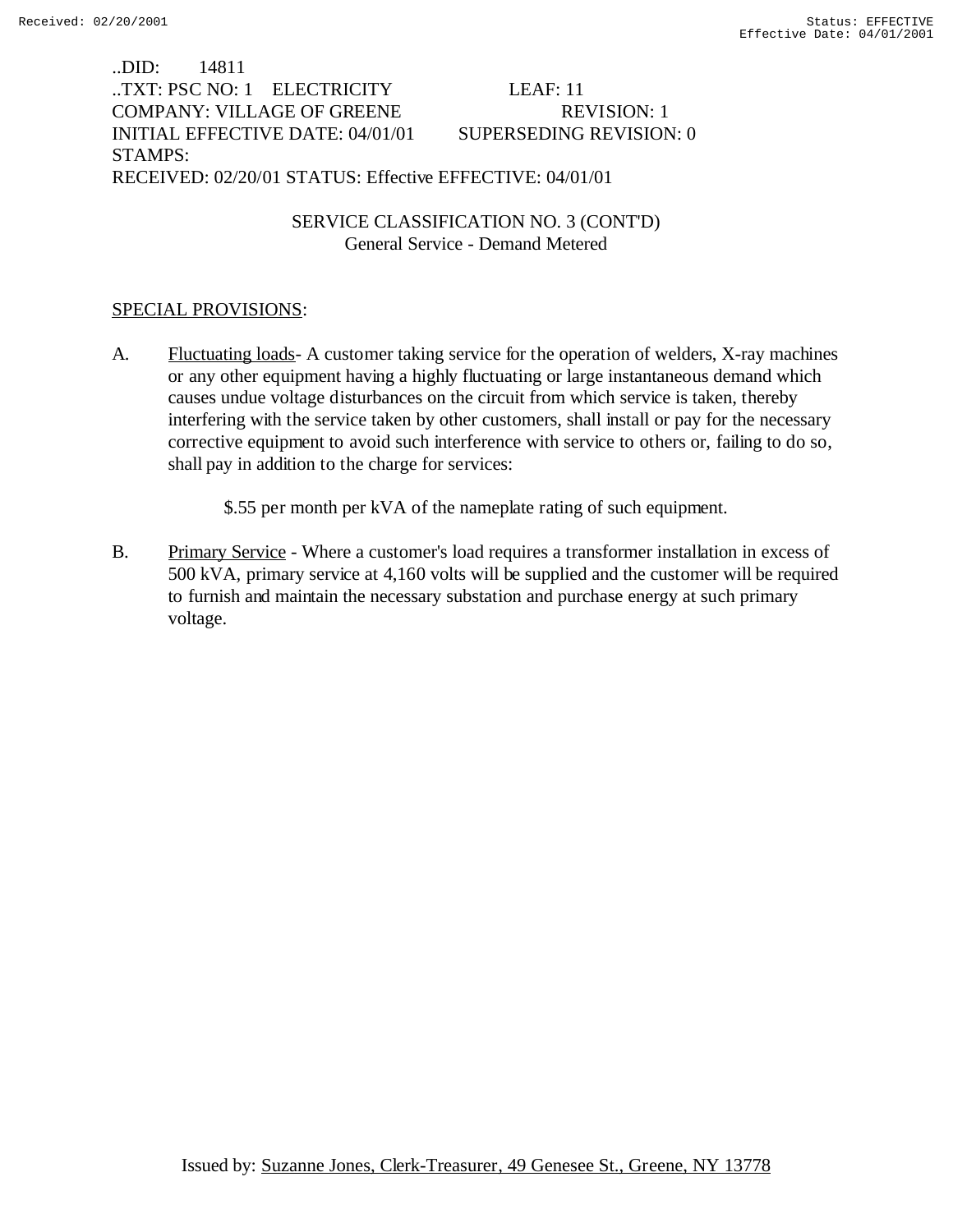# PSC NO: 1 ELECTRICITY LEAF: 12 COMPANY: VILLAGE OF GREENE REVISION: 4 INITIAL EFFECTIVE DATE: 03/01/08 SUPERSEDING REVISION: 3 Issued in compliance with order in Case #07-E-0486 dated 02/14/2008

## SERVICE CLASSIFICATION NO. 4 Private Outdoor Lighting

## APPLICABLE TO USE OF SERVICE FOR:

Private outdoor lighting from multiple circuits. The utility may meter one service and impute this measured service to the other services of the same size and character. In that event, monthly charges are assessed by multiplying the usage of one metered fixture by the total number of fixtures.

#### CHARACTER OF SERVICE:

Metered service at approximately 60 cycle alternating current, 120/240 volts.

#### MONTHLY RATE:

|                                                | Rate    |
|------------------------------------------------|---------|
| Facilities Charge, per unit                    |         |
| 175 Watt-Mercury Vapor (14,000 Nominal Lumens) | \$5.11  |
| 250 Watt-Mercury Vapor (20,000 Nominal Lumens) | \$7.29  |
| 250 Watt Lucalox (30,000 Nominal Lumens)       | \$14.59 |
| 400 Watt Lucalox                               | \$17.45 |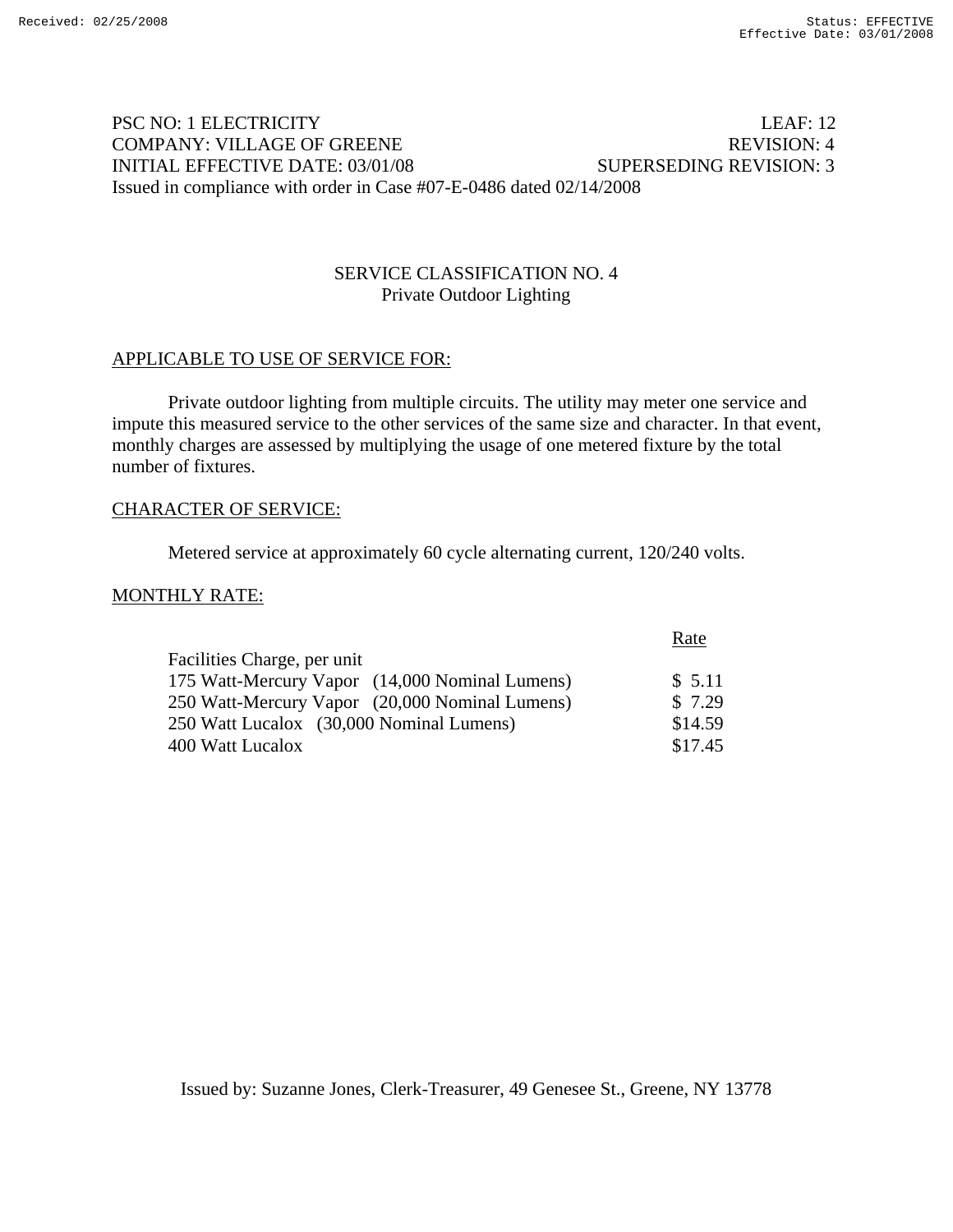# PSC NO: 1 ELECTRICITY LEAF: 13 COMPANY: VILLAGE OF GREENE REVISION: 4 INITIAL EFFECTIVE DATE: 03/01/08 SUPERSEDING REVISION: 3 Issued in compliance with order in Case #07-E-0486 dated 02/14/2008

# SERVICE CLASSIFICATION NO. 4 (CONT'D) Private Outdoor Lighting

## TERMS OF PAYMENT:

All bills are due when rendered. Full payment must be received on or before the date shown on the bill to avoid a late payment charge of 1.5% as provided in Rule VIII of the NYMPA generic tariff.

## PURCHASED POWER ADJUSTMENT:

All kilowatt-hours sold under this service classification shall be subject to Purchased Power Adjustment Charges in accordance with Section IX of the Village of Greene Tariff and consistent with Rule IX of the NYMPA generic tariff.

## FACTOR OF ADJUSTMENT: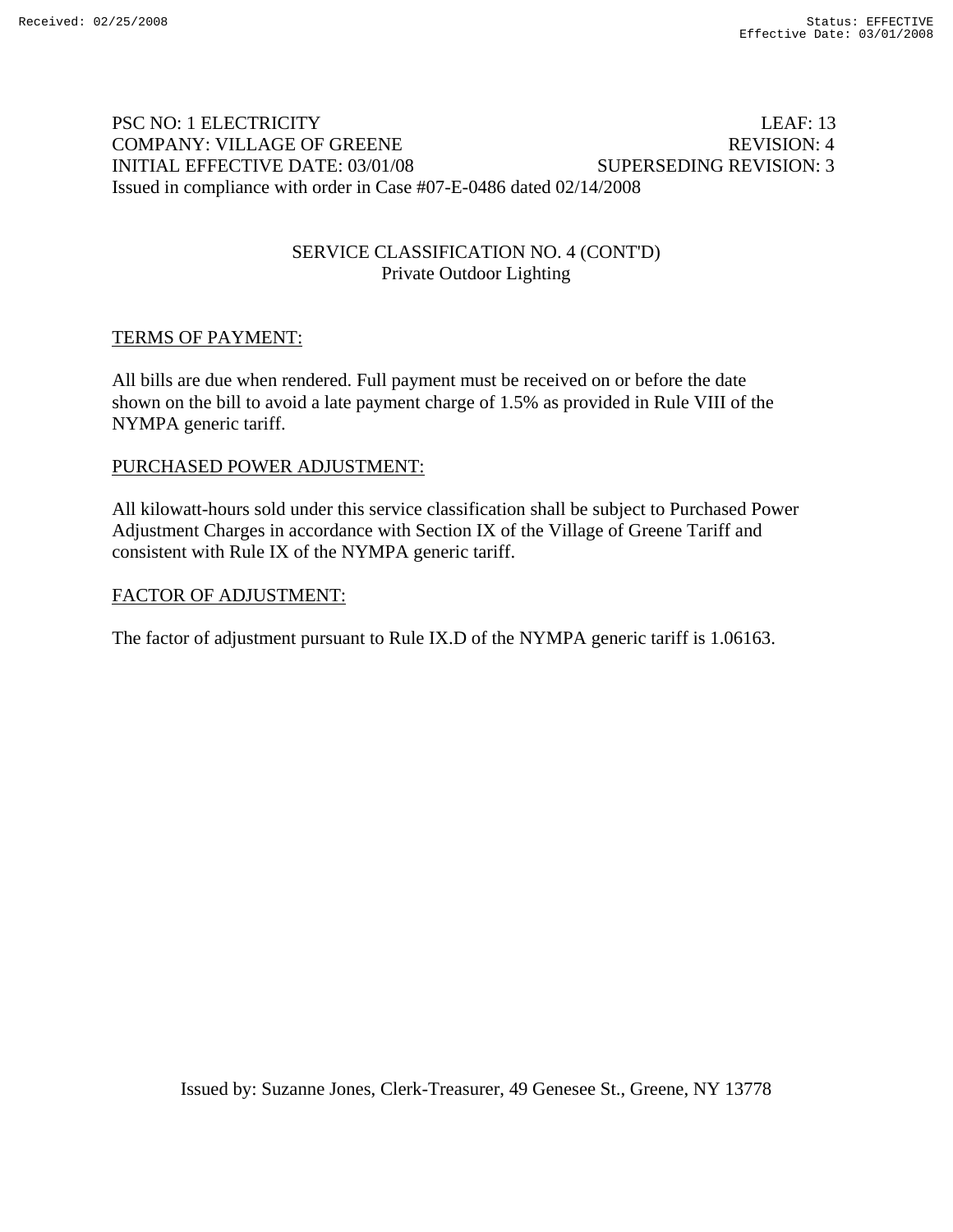# PSC NO: 1 ELECTRICITY LEAF: 14 COMPANY: VILLAGE OF GREENE REVISION: 4 INITIAL EFFECTIVE DATE: 03/01/08 SUPERSEDING REVISION: 3 Issued in compliance with order in Case #07-E-0486 dated 02/14/2008

## SERVICE CLASSIFICATION NO. 5 Large General Service

# APPLICABLE TO USE OF SERVICE FOR:

Large industrial and commercial customers using a minimum of 1,000 kW of demand per monthly billing period.

## CHARACTER OF SERVICE:

Continuous alternating current at approximately 60 cycle, 120 volts, 120/208 volt, 120/240 volt, 240 volts or 4160 volts; single or three phase. (Characteristics depend upon available circuits.)

#### MONTHLY RATE:

|                        | Rate     |
|------------------------|----------|
| Demand Charge, per kW  | \$5.61   |
| Energy Charge, per kWh | \$0.0150 |

## MINIMUM CHARGE:

The minimum charge is the demand charge for 1,000 kW (\$5,610.00)

#### TERMS AND CONDITIONS:

Any large industrial or commercial customer who uses 1,000 kW of demand in any one month. Eligibility shall be reviewed annually and if consumption falls below 1000 kW for each of the preceding twelve months the customer may be transferred to Service Classification No. 3.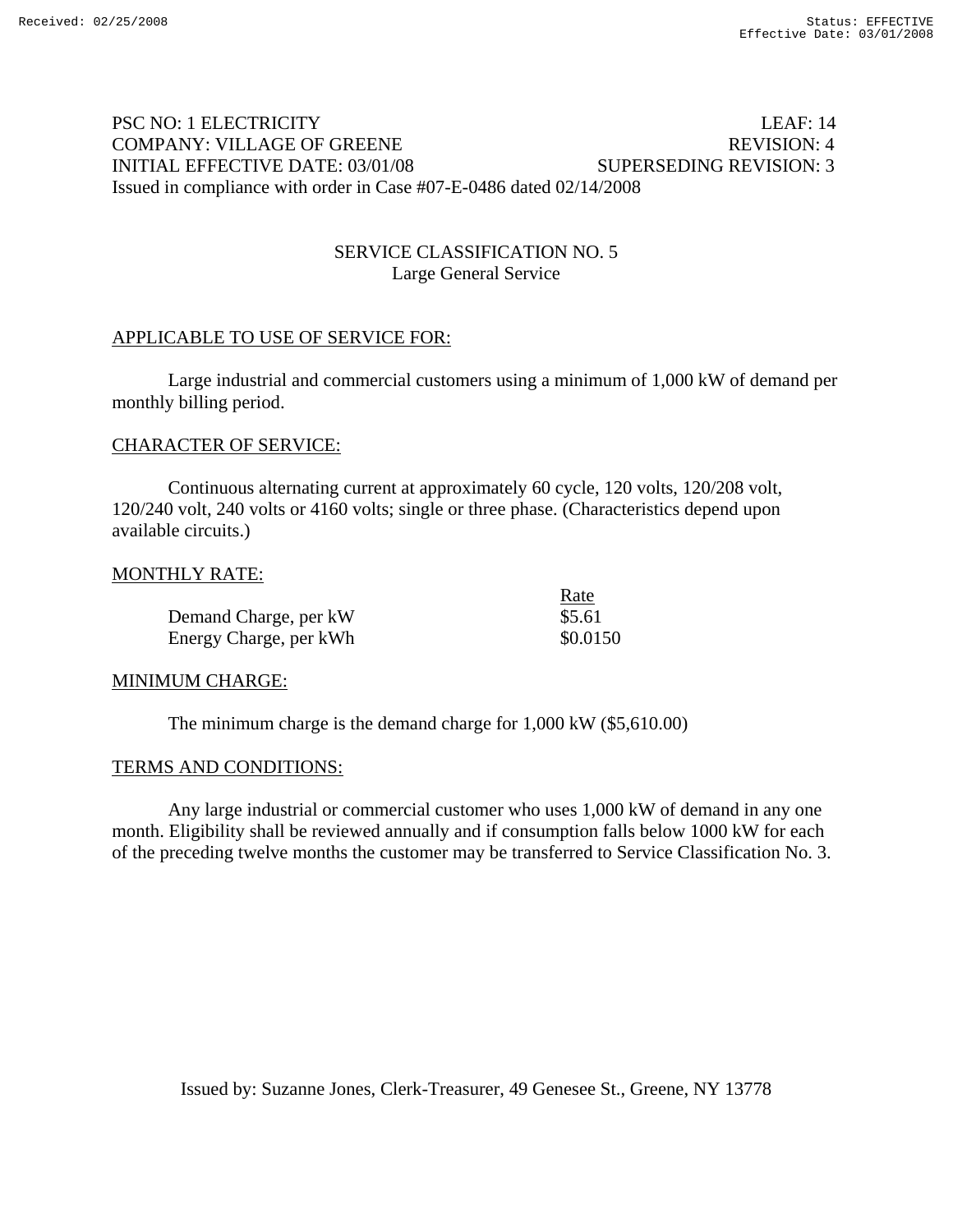# PSC NO: 1 ELECTRICITY LEAF: 15 COMPANY: VILLAGE OF GREENE REVISION: 4 INITIAL EFFECTIVE DATE: 03/01/08 SUPERSEDING REVISION: 3 Issued in compliance with order in Case #07-E-0486 dated 02/14/2008

# SERVICE CLASSIFICATION NO. 5 (CONT'D) Large General Service

# DETERMINATION OF DEMAND:

The demand shall be recorded by meter based on the highest 15 minute integrated demand during the monthly period. The billing demand shall be the greater of the following:

- A) The demand occurring during the month for which the charge is made.
- B) One thousand (1,000) kilowatts.

## TERMS OF PAYMENT:

All bills are due when rendered. Full payment must be received on or before the date shown on the bill to avoid a late payment charge of 1.5% as provided in Rule VIII of the NYMPA generic tariff.

## PURCHASED POWER ADJUSTMENT:

All kilowatt-hours sold under this service classification shall be subject to Purchased Power Adjustment Charges in accordance with Section IX of the Village of Greene Tariff and consistent with Rule IX of the NYMPA generic tariff.

## FACTOR OF ADJUSTMENT: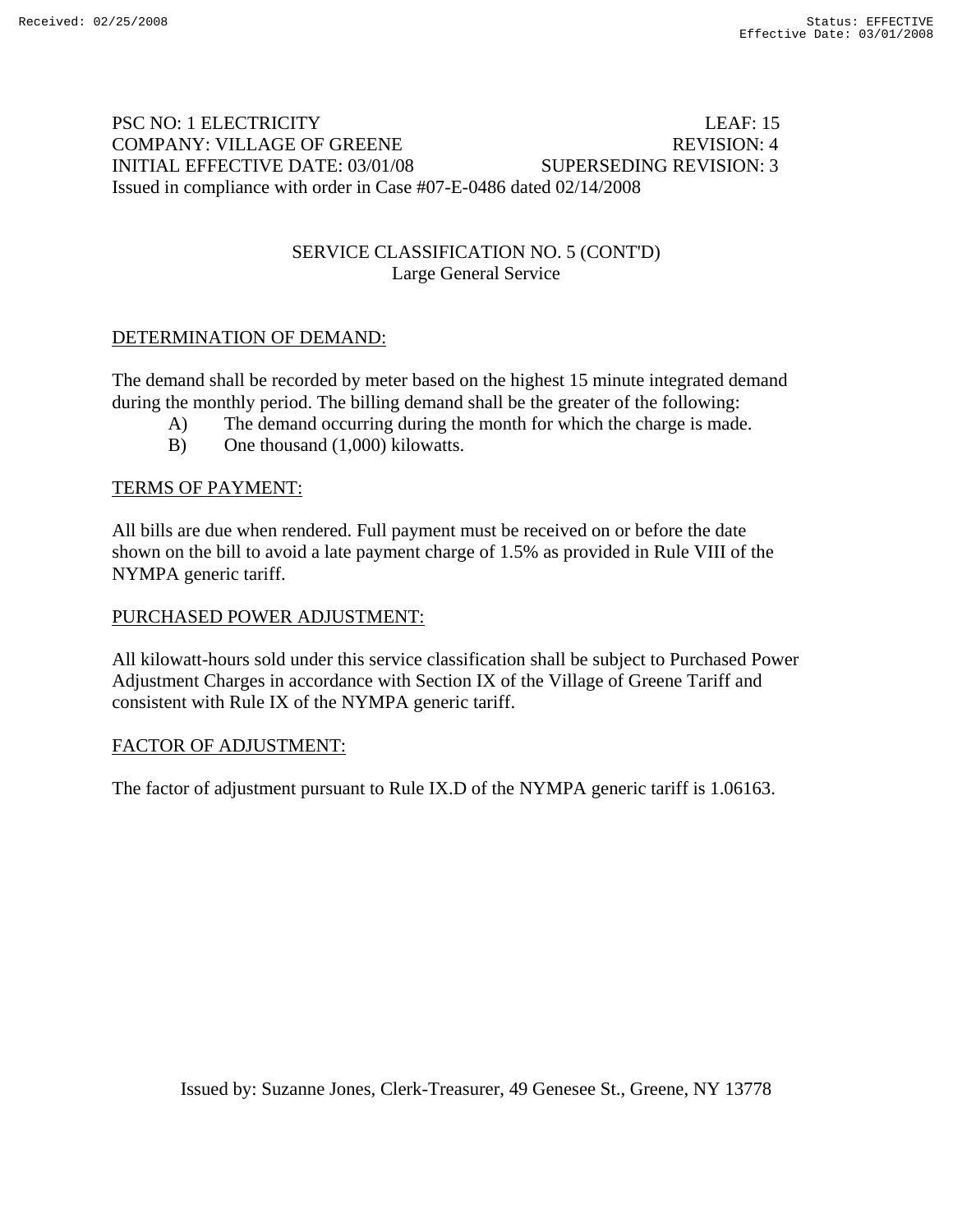..DID: 14816 ..TXT: PSC NO: 1 ELECTRICITY LEAF: 16 COMPANY: VILLAGE OF GREENE REVISION: 1 INITIAL EFFECTIVE DATE: 04/01/01 SUPERSEDING REVISION: 0 STAMPS: RECEIVED: 02/20/01 STATUS: Effective EFFECTIVE: 04/01/01

> SERVICE CLASSIFICATION NO. 5 (CONT'D) Large General Service

## SPECIAL PROVISIONS:

A. Fluctuating Loads: A customer taking service for the operation of welders, X-ray machines or any other equipment having a highly fluctuating or large instantaneous demand which causes undue voltage disturbances on the circuit from which service is taken, thereby interfering with the service taken by other customers, shall install or pay for the necessary corrective equipment to avoid such interference with service to others or, failing to do so, shall pay in addition to the charge for services:

\$.55 per month per KVA of the nameplate rating of such equipment.

B. Primary Service: Where a customer's load requires a transformer installation in excess of 500 KVA, primary service at 4,160 volts will be supplied and the customer will be required to furnish and maintain the necessary substation and purchase energy at such primary voltage.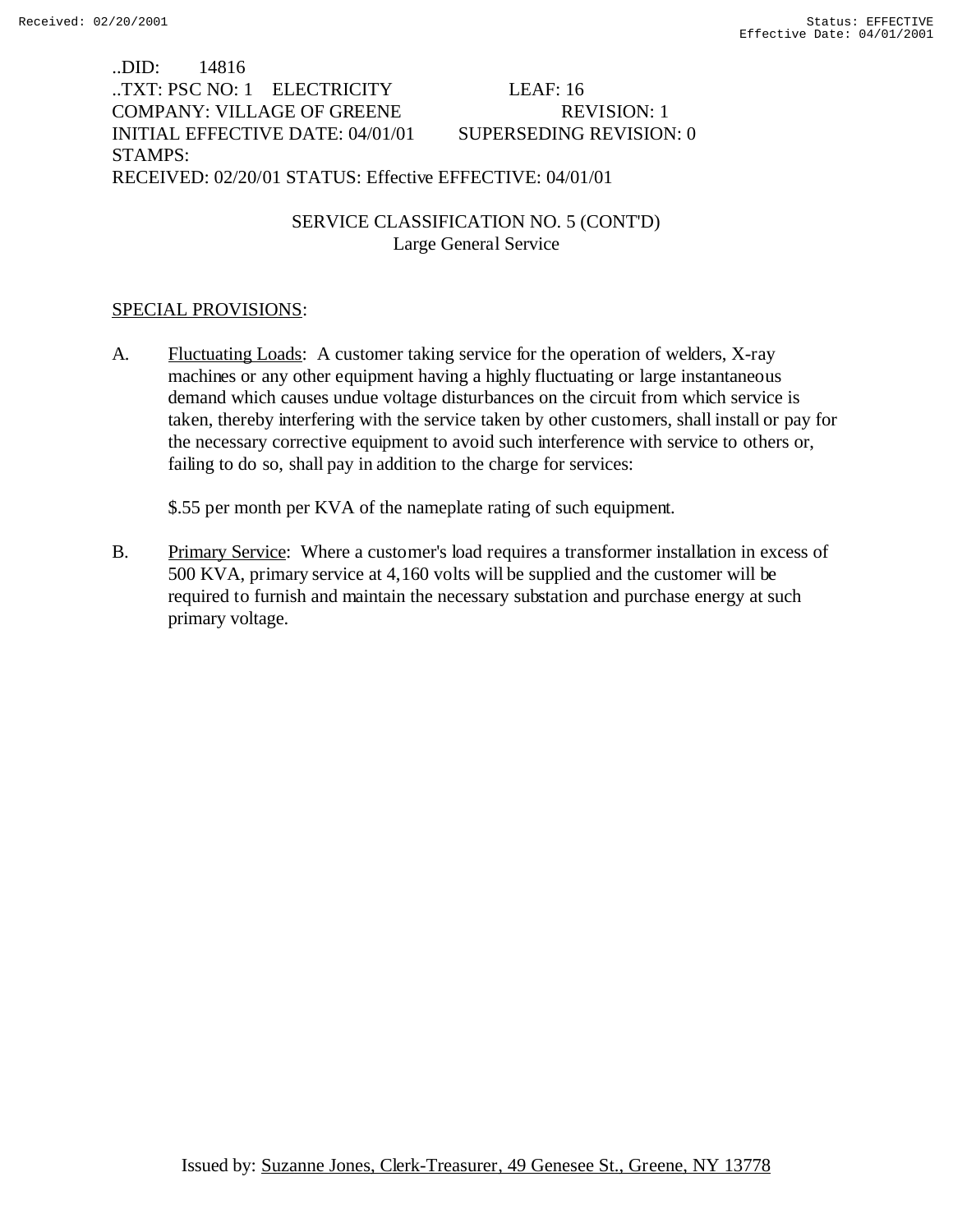# PSC NO: 1 ELECTRICITY LEAF: 17 COMPANY: VILLAGE OF GREENE And the second service of the REVISION: 4 INITIAL EFFECTIVE DATE: 03/01/08 SUPERSEDING REVISION: 3 Issued in compliance with order in Case #07-E-0486 dated 02/14/2008

## SERVICE CLASSIFICATION NO. 6 Street Lighting

## APPLICABLE TO USE OF SERVICE FOR:

Public and private street lighting purposes. The utility may meter one service and impute this measured service to the other services of the same size and character. In that event, monthly charges are assessed by multiplying the usage of one metered fixture by the total number of fixtures.

## CHARACTER OF SERVICE:

Metered service at approximately 60 cycle, alternating current, and 120 volt.

## MONTHLY RATE:

|                           | Rate     |
|---------------------------|----------|
| Facility Charge, per lamp | \$8.30   |
| Energy Charge, per kWh    | \$0.0162 |

## TERMS OF PAYMENT:

All bills are due when rendered. Full payment must be received on or before the date shown on the bill to avoid a late payment charge of 1.5% as provided in Rule VIII of the NYMPA generic tariff.

#### PURCHASED POWER ADJUSTMENT:

All kilowatt-hours sold under this service classification shall be subject to Purchased Power Adjustment Charges in accordance with Section IX of the Village of Greene Tariff and consistent with Rule IX of the NYMPA generic tariff.

## FACTOR OF ADJUSTMENT:

The factor of adjustment pursuant to Rule IX.D of the NYMPA generic tariff is 1.06163.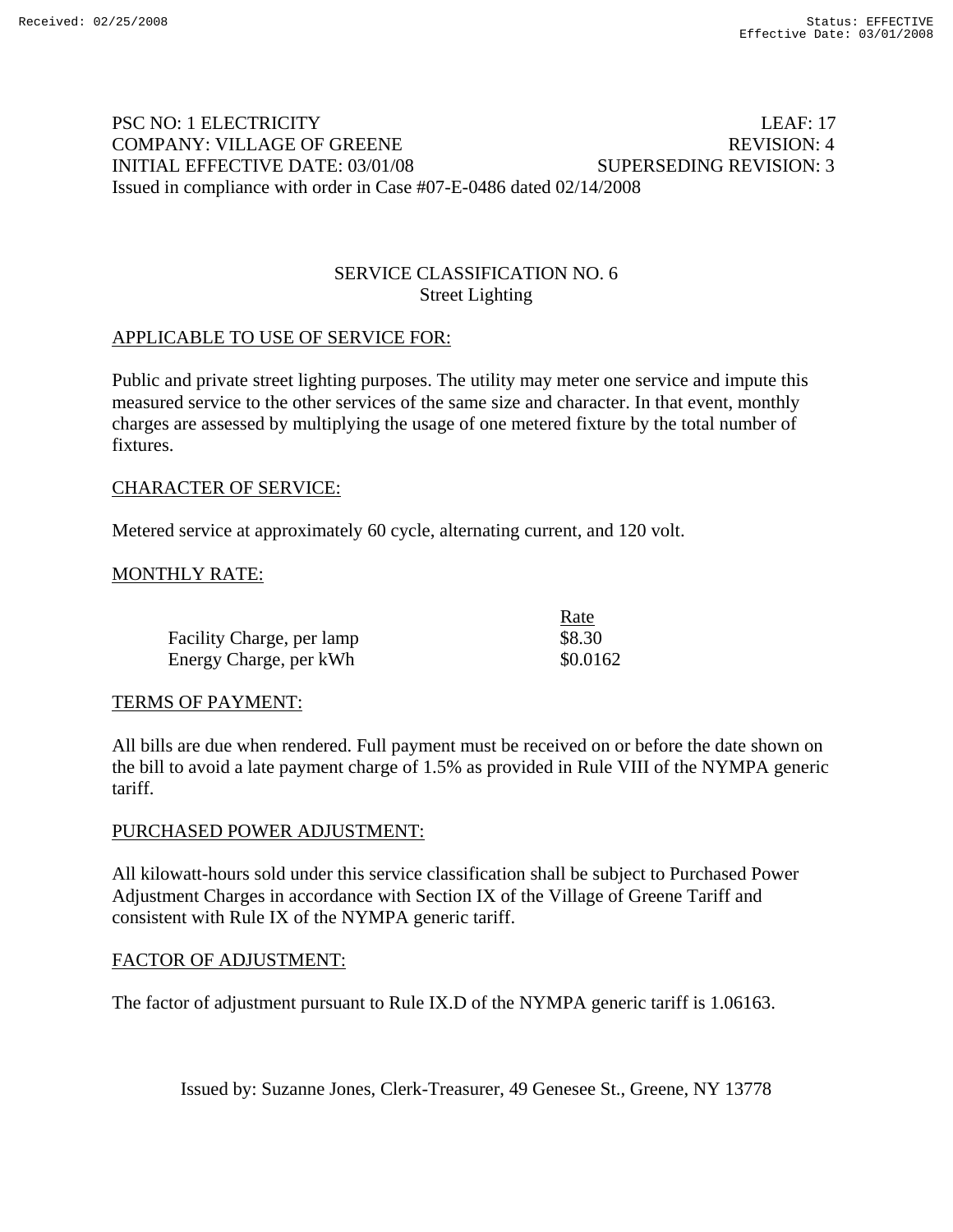# PSC NO: 1 ELECTRICITY LEAF: 18 COMPANY: VILLAGE OF GREENE And the second service of the REVISION: 4 EFFECTIVE DATE: 03/01/2008 SUPERSEDING REVISION: 3 Issued in compliance with order in Case #07-E-0486 dated 02/14/2008

## SPECIAL CHARGES

## A. RECONNECTION CHARGE:

When service has been discontinued, either by the Municipality as provided in the NYMPA generic tariff or at the request of the consumer and the same consumer applies for reconnection of service at the same premises within four (4) months, there shall be a reconnection charge payable before service will be reestablished, in the amounts as follows:

\$ 35.00 during the regular working hours of the Electric Department, Monday through Friday;

\$ 100.00 after the regular working hours of the Electric Department, Monday through Friday, and Saturday, Sunday and Holidays.

## B. INSUFFICIENT FUNDS CHECK CHARGE:

Any checks received in payment for electric service which are returned to the Municipality for insufficient funds, or are otherwise dishonored by the bank, shall bear a nonrecurring charge of \$15.00 for each check that has to be processed by the Municipality. If two checks have been returned by the bank, the customer who issued the dishonored checks may be required by the Municipality to render future payments by cash, money order, certified or cashier's check.

Post-dated checks shall be returned to the customer as invalid for the transaction. Only United States currency shall be accepted for payment of accounts due the Municipality.

# C. EQUIPMENT RELOCATION

Whenever, at customer's request, the Village relocates existing utility equipment and/or facilities to suit the convenience of the customer, the customer shall reimburse the Village the cost incurred, plus a charge of 30% on material and 50% on labor to cover indirect overhead costs.

## D. SPECIAL INSTALLATION WORK

The applicant shall pay the cost of any special installation to meet their particular requirements for service at other than standard voltage or frequency, and for the supply of closer voltage regulation than is required by standard practice.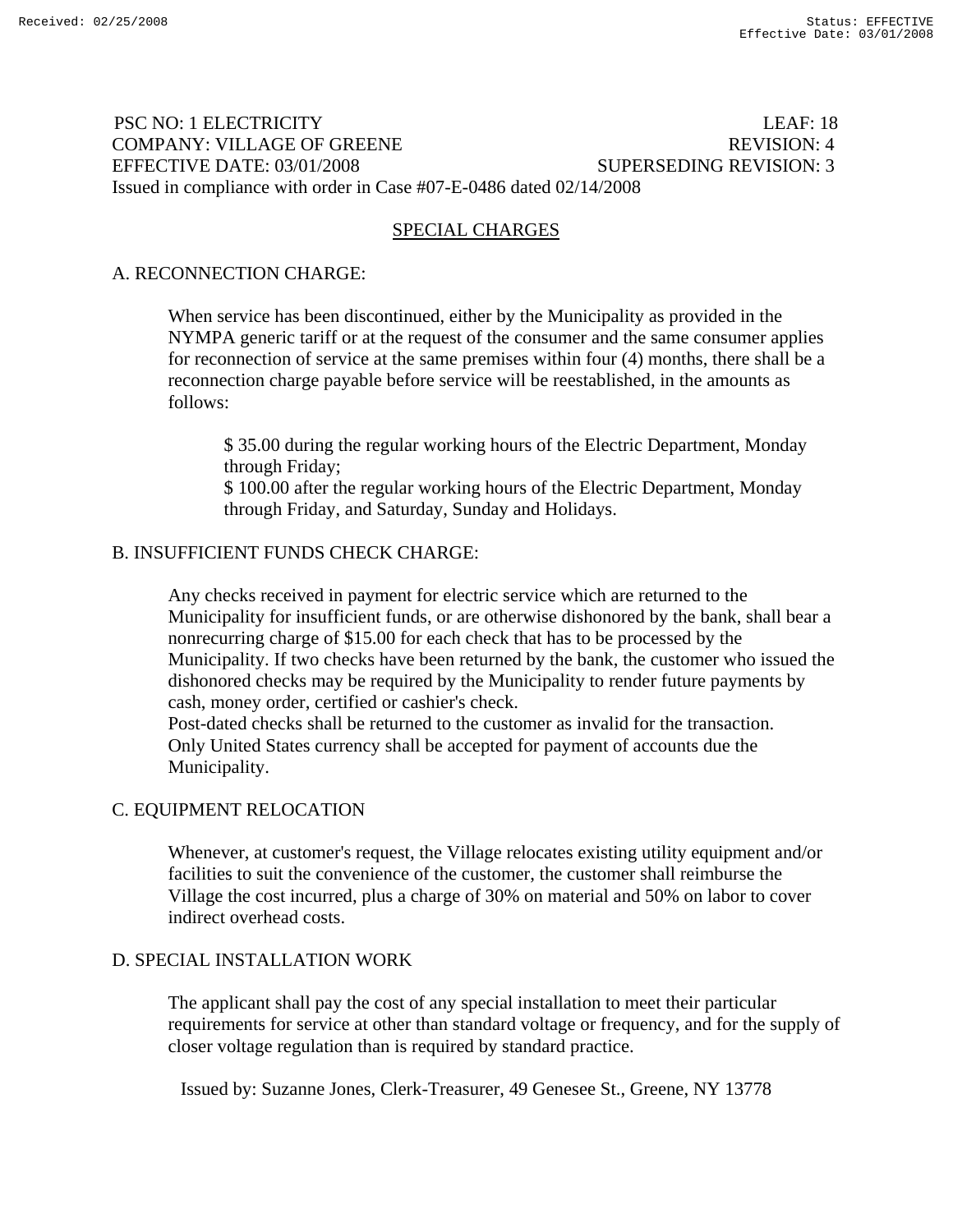# PSC NO: 1 ELECTRICITY LEAF: 19 COMPANY: VILLAGE OF GREENE REVISION: 2 EFFECTIVE DATE: 03/01/2008 SUPERSEDING REVISION: 1 Issued in compliance with order in Case #07-E-0486 dated 02/14/2008

# **RESERVED FOR FUTURE USE**